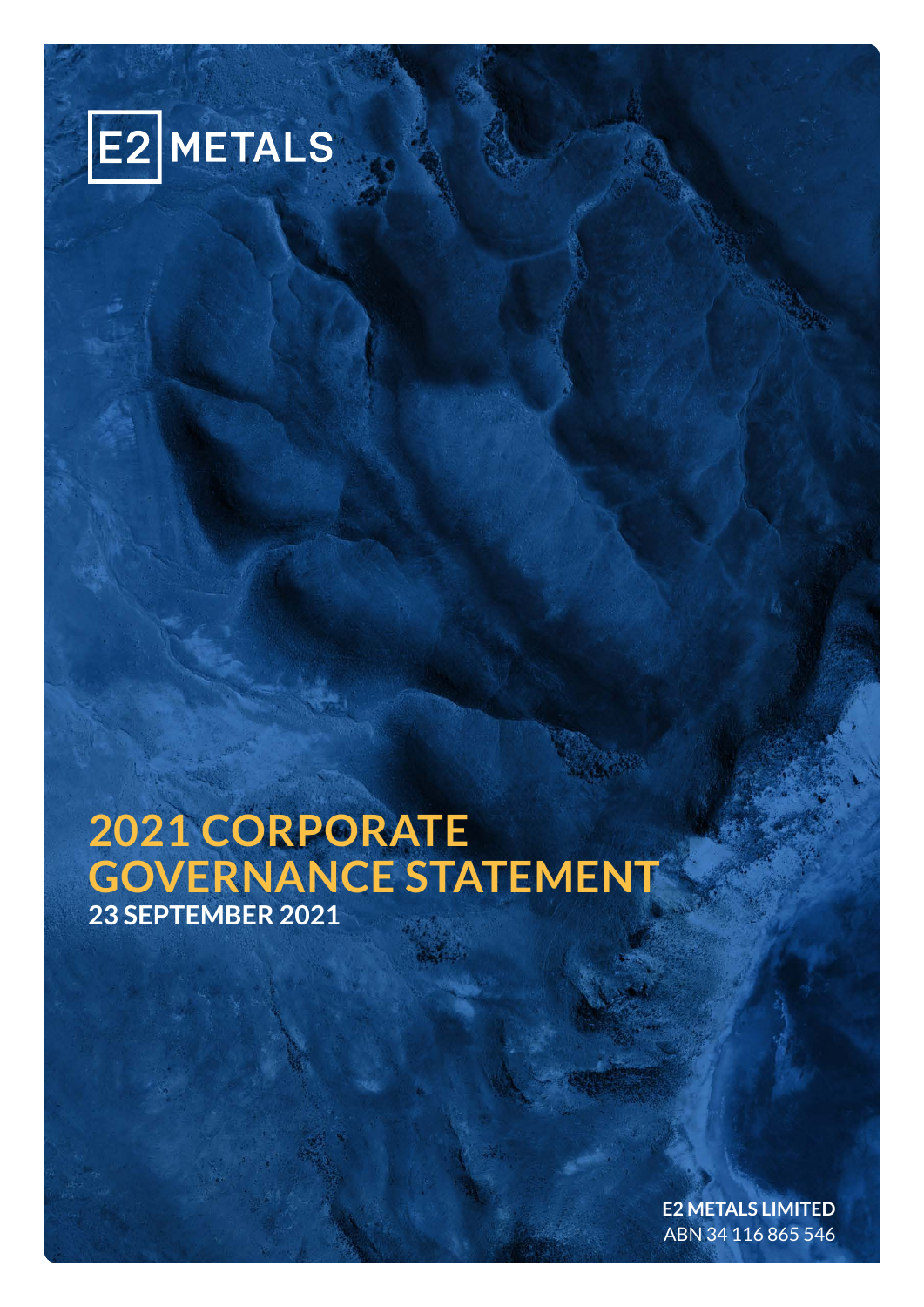# **2021 Corporate Governance Statement**

The Board of E2 Metals Limited (the **Company**) is responsible for the overall corporate governance of the Company. The Board believes that good corporate governance helps ensure the future success of the Company, adds value to stakeholders and enhances investor confidence.

The ASX Listing Rules require listed companies to prepare a statement disclosing the extent to which they have complied with the recommendations of the ASX Corporate Governance Council (**Recommendations**) during the reporting period. The Recommendations are not prescriptive, such that if a company considers a recommendation to be inappropriate having regard to its own circumstances, it has the flexibility not to follow it. Where a company has not followed all the Recommendations, it must identify which Recommendations have not been followed and provide reasons for not following them.

This Corporate Governance Statement (**Statement**) discloses the extent to which the Company has followed the Recommendations, or where appropriate, indicates a departure from the Recommendations with an explanation. This Statement should be read in conjunction with the material on the Company's website on https://e2metals.com.au/ corporate-governance/, including the 2021 Annual Report.

This Statement is current as at 23 September 2021 and has been approved by the Board of Directors of E2 Metals Limited.

## **PRINCIPLE 1 - LAY SOLID FOUNDATIONS FOR MANAGEMENT AND OVERSIGHT**

## **Recommendation 1.1: Role of the Board and Management**

The role of the Board is to approve the strategic direction of the Company, guide and monitor the management of the Company and its businesses and oversee the implementation of appropriate corporate governance with respect to the Company's affairs. The Board aims to protect and enhance the interests of its shareholders, while considering the interests of other stakeholders, including employees, customers, suppliers, and the wider community.

The Board has a formal Board Charter which is available on the Company's website at https://e2metals.com.au/ corporate-governance/. The Charter clearly sets out those matters expressly reserved for the Board's determination and those matters delegated to management.

The day-to-day operations and administration of the Company has been delegated to the Managing Director (**MD**), who then has the authority to sub-delegate to the Executive Team. However, the Board of Directors maintains ultimate responsibility for the day-to-day management of the Company and its business, including strategy, control and risk profile of the Company.

## **Recommendation 1.2: Appointment of Directors**

The Company has guidelines for the appointment and selection of the Board which require the Board to undertake appropriate checks before appointing a person or putting forward to security holders a candidate for election, as a Director. The Company confirms having conducted appropriate checks prior to Mr Bradley Evans and Mr Peter Mullens' appointment as Non-Executive Directors.

We provide our shareholders with all material information relevant to a decision on whether or not to elect or re-elect a director and they are provided to security holders through a number of channels, including via the Notice of Meeting and other information contained in the 2021 Annual Report.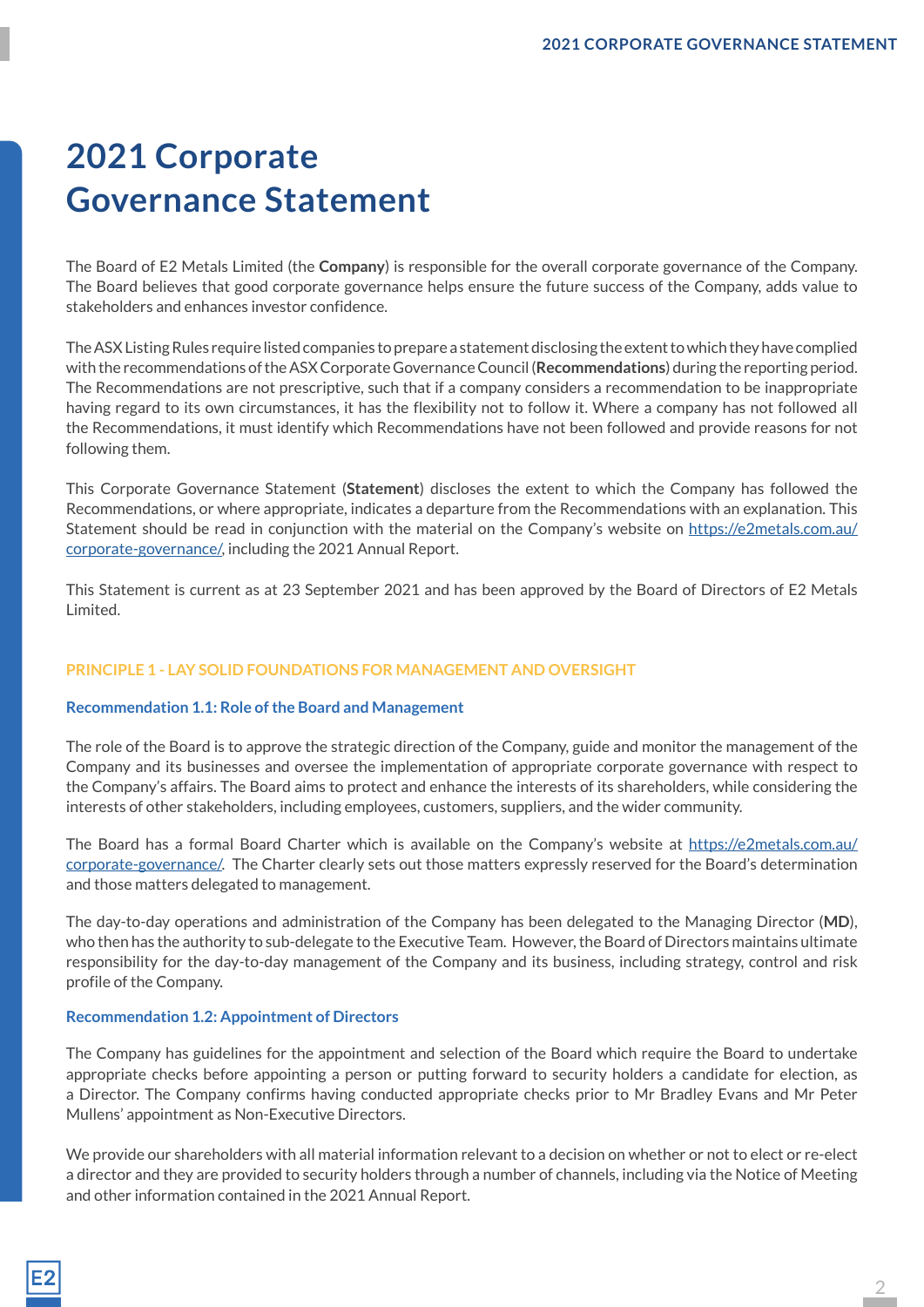## **Recommendation 1.3: Appointment Terms**

Each director and senior executive are party to a written agreement with the Company which sets out the terms of that Director's or senior executive's appointment, including the remuneration entitlement and performance requirements. Directors also receive a deed of indemnity, insurance, and access.

Details of executive contracts in place are detailed in the Company's Annual Remuneration Report in the 2021 Annual Report.

#### **Recommendation 1.4: Company Secretary**

The Board is supported by the Company Secretary, whose role includes supporting the Board on governance matters, assisting the Board with meetings and directors' duties, and acting as an interface between the Board and senior executives across the Group. The Board and individual Directors have access to the Company Secretary.

Under the Company's governance framework, the Company Secretary is accountable to the Board on all matters regarding the proper functioning of the Board. The Board is responsible for the appointment of the Company Secretary.

Details regarding our Company Secretary, including experience and qualifications, are set out in the Directors' Report in our 2021 Annual Report.

#### **Recommendation 1.5: Diversity Policy**

The workforce of the Company comprises individuals with diverse skills, backgrounds, perspectives and experiences and this diversity is valued and respected. The Company has implemented a Diversity Policy which can be viewed at https://e2metals.com.au/corporate-governance/.

The proportion of women on the Board, in senior executive positions and women across the entire organisation as at 30 June 2021 was as follows:

- Women on the Board 33%
- Women in senior executive positions 0%
- Women across the entire organisation 33%

Due to the current size and composition of the organisation the Board does not consider it appropriate to provide measurable objectives. However, the Board has set the following diversity objectives:

- To cultivate an inclusive workplace of fairness and equality which fosters the unique skills and talents of a diverse range of people; and
- To encourage diversity in skill set, experience, qualifications, and age of our workforce. With a diverse mix of professionals, we will continue to encourage diversity in hiring and sourcing of candidates.

#### **Recommendation 1.6: Board and Individual Directors Performance Assessment**

The Nomination Committee function is undertaken by the full Board. The Board is committed to formally evaluate its performance and individual Directors, as well as the governance processes supporting the Board. The Board does this through an annual assessment process.

The Board's performance is assessed through the completion of a questionnaire / survey, the process of which is facilitated by the Company Secretary. The Company Secretary prepares a report to the Board, outlining the survey results. Based on this report, the Board considers and discusses any areas and actions for improvement.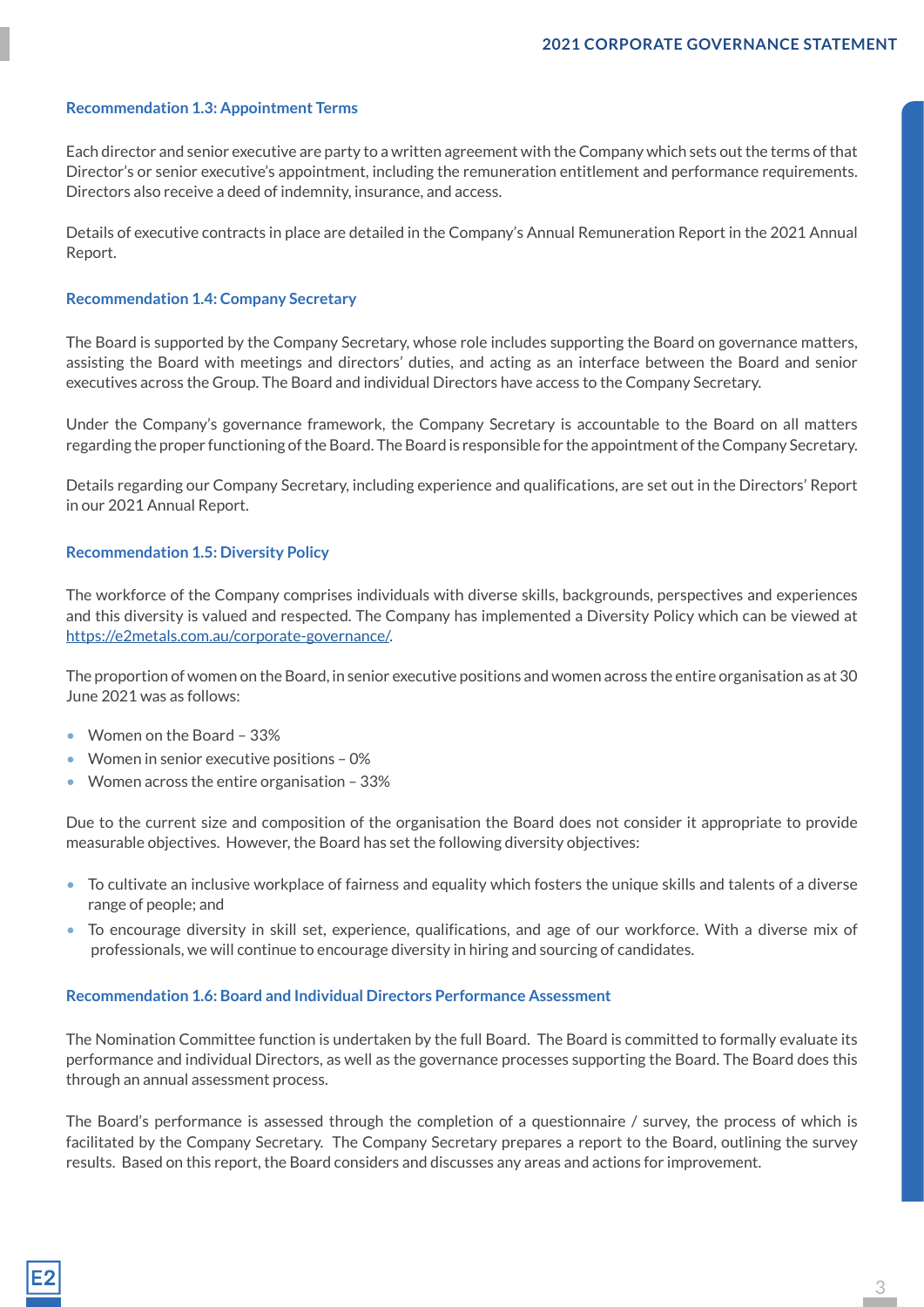Further to changes to the Board composition in 2021, with Mr Bradley Evans' appointment on 22 April 2021, Mr Alastair Morrison's resignation on 4 May 2021 and Mr Peter Mullens' appointment on 13 July 2021, the Board decided not to proceed with a board performance for 2021.

Individual Directors' performance is assessed through open and frank discussions, with each Board member given the opportunity to assess and comment on the performance of fellow Board members. Actions for improvement are then taken on-board for the Director's self-development. Mr Todd and Ms Melanie's performance assessment as Directors of the Company were completed in July 2021.

The Board remains committed to its role and each Board member is committed to proactively support the Company and its stakeholders.

#### **Recommendation 1.7: Senior Executive Performance Assessment**

The Company's full Board is responsible for evaluating the performance of the Company's senior executives on an annual basis. A senior executive, for these purposes, means key management personnel (as defined in the Corporations Act 2001) other than a non-executive Director.

During the year, the performance and remuneration of the Managing Director was evaluated by Ms Melanie Leydin under the authority of the Board. Actions for improvement are then taken on-board for the Director's self-development. Details on the Managing Director's remuneration can be found in the 2021 Annual Report.

## **PRINCIPLE 2 – BOARD STRUCTURE**

## **Recommendation 2.1: Nomination Committee**

The Company's Nomination and Remuneration Committee Charter provides for the establishment of a committee with at least three members, a majority of whom shall be independent Directors, and which must be chaired by an independent Director who is not the Chair of the Board. The Nomination and Remuneration Committee Charter, which outlines the responsibilities of the Committee, is available on the Company's website at https://e2metals.com.au/ corporate-governance/.

Due to the size of the existing Board and the magnitude of the Company's operations, the Company has not established a Nomination Committee. Pursuant to the Company's Board Charter, the full Board carries out the duties that would ordinarily be assigned to the Nomination Committee in accordance with the Charter of the Committee.

In order to address Board succession issues and to ensure that the Board has the appropriate balance of skills, knowledge, experience, independence and diversity to enable it to discharge its duties and responsibilities effectively, the Board continuously monitors and assesses its requirements and determines whether, and when, any action is required.

#### **Recommendation 2.2: Board Skills Matrix**

Our objective is to have an appropriate mix of expertise and experience on our Board so that it can effectively discharge its corporate governance and oversight responsibilities. It is the Board's view that the current directors possess an appropriate mix of relevant skills, experience, expertise and diversity to enable the Board to discharge its responsibilities and deliver the Company's strategic objectives. This mix is subject to review on a regular basis as part of the Board's performance review process.

The skills and experience represented in the Board and relevant to the Company's business at this stage are set out in the matrix below and following the Company's annual performance and skills review, it is satisfied that it meets expectations in all these categories: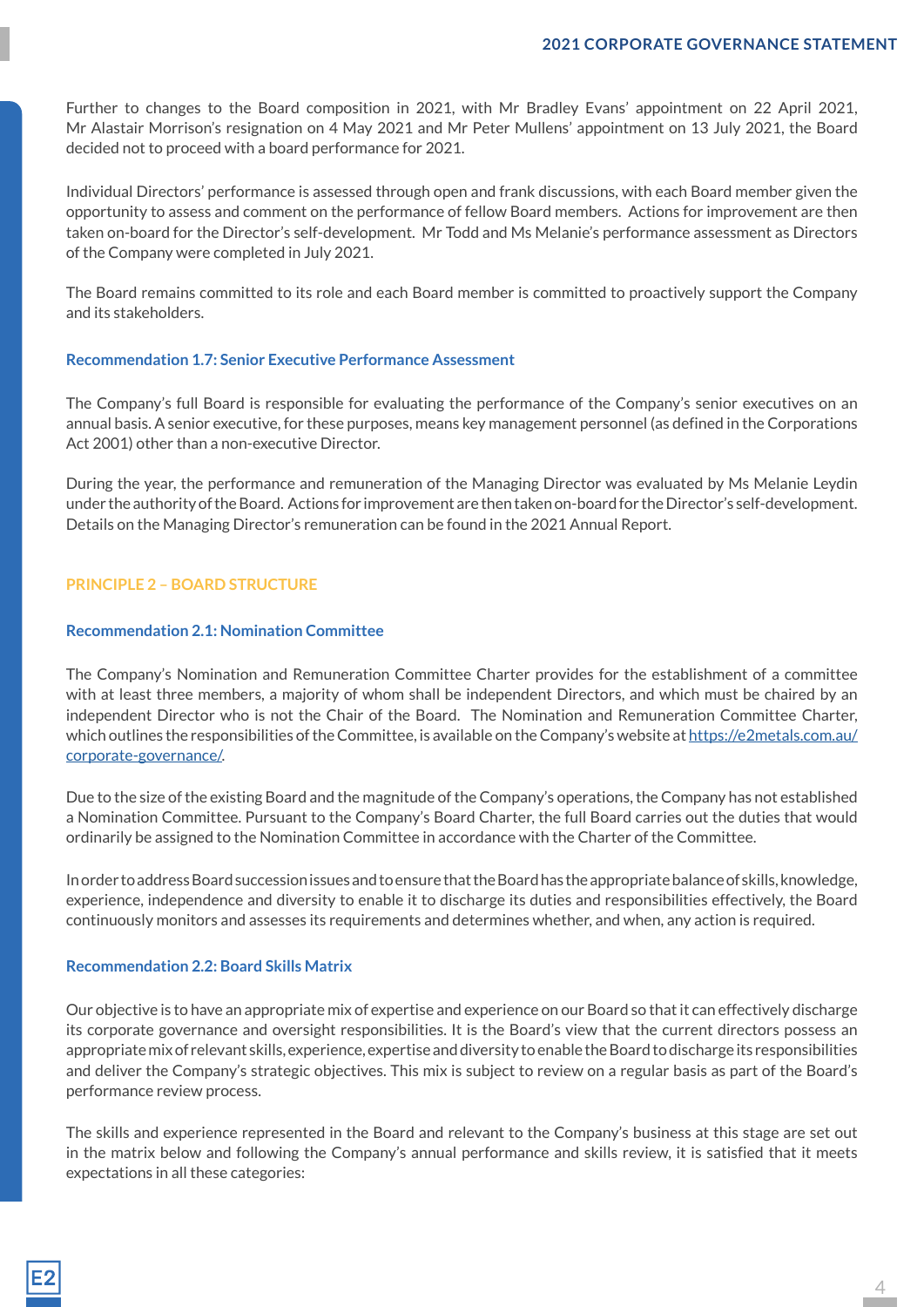| <b>Skills &amp; Experience</b>                      | <b>Description</b>                                                                                                                                                                                                                                                      | <b>Board</b><br>representation |
|-----------------------------------------------------|-------------------------------------------------------------------------------------------------------------------------------------------------------------------------------------------------------------------------------------------------------------------------|--------------------------------|
| <b>Executive Leadership</b>                         | Sustainable success in business at a senior executive level,<br>including experience in multiple global locations.                                                                                                                                                      | <b>High</b>                    |
| Legal, Governance<br>& Compliance                   | Experience in managing the rigorous legal, governance and<br>compliance standards required in a listed environment, and in<br>complex, regulated operating environments.                                                                                                | High                           |
| <b>Financial Expertise</b>                          | Senior executive or equivalent experience in financial accounting<br>and reporting, corporate finance and internal financial controls,<br>including an ability to probe the adequacies of financial and risk<br>controls, particularly in an international environment. | High                           |
| <b>Strategic and</b><br><b>Commercial Expertise</b> | Ability to identify and critically assess strategic opportunities and<br>threats and to develop appropriate strategies in the context of<br>the Company's policies, business objectives, capital<br>management and changing market conditions.                          | High                           |
| <b>Risk Management</b>                              | Track record of developing, implementing and monitoring risk<br>management processes, to ensure long term resilience to<br>systemic risk, including in cybersecurity.                                                                                                   | High                           |
| Health, Safety and<br><b>Environment</b>            | Health, safety and environmental experience, and expertise in<br>policies supporting corporate social responsibility.                                                                                                                                                   | High                           |
| <b>Sales and Marketing</b>                          | Track record in the development of sales and marketing strategy,<br>relationships and agreements.                                                                                                                                                                       | Adequate                       |
| <b>Business Development</b>                         | Expertise in strategic acquisitions and major global public<br>markets.                                                                                                                                                                                                 | High                           |
| <b>Mining and Resources</b>                         | Experience in the mining and resource sector with a focus on<br>creating long-term shareholder value in the areas of discovery,<br>development or operations.                                                                                                           | High                           |
| <b>Processing, Technology</b><br>and Supply Chain   | Experience in large scale processing of industrial minerals or<br>similar products, energy storage technology, the renewable<br>energy sector or downstream supply chain, including original<br>equipment manufacturing (OEM).                                          | Adequate                       |
| <b>Capital Raising</b>                              | Experience in raising money / funds for a business' projects /<br>working capital needs. This involves having knowledge about the<br>market and various skills (e.g., analytical skills, communication<br>skills, etc) to successfully raise capital.                   | High                           |

Full details of each Director's relevant skills and experience are set out in the Company's 2021 Annual Report.

# **Recommendation 2.3: Independent Directors**

An independent director is a Non-Executive Director who is not a member of management and free from any business or other relationship that could materially interfere with, or could reasonably be perceived to materially interfere with, the independent exercise of judgement.

The Board regularly assesses the independence of each Non-Executive Director in light of the information which each Director is required to disclose in relation to any material contract or other relationship with the Company in accordance with the Director's terms of appointment, the Corporations Act 2001, and the Board Charter.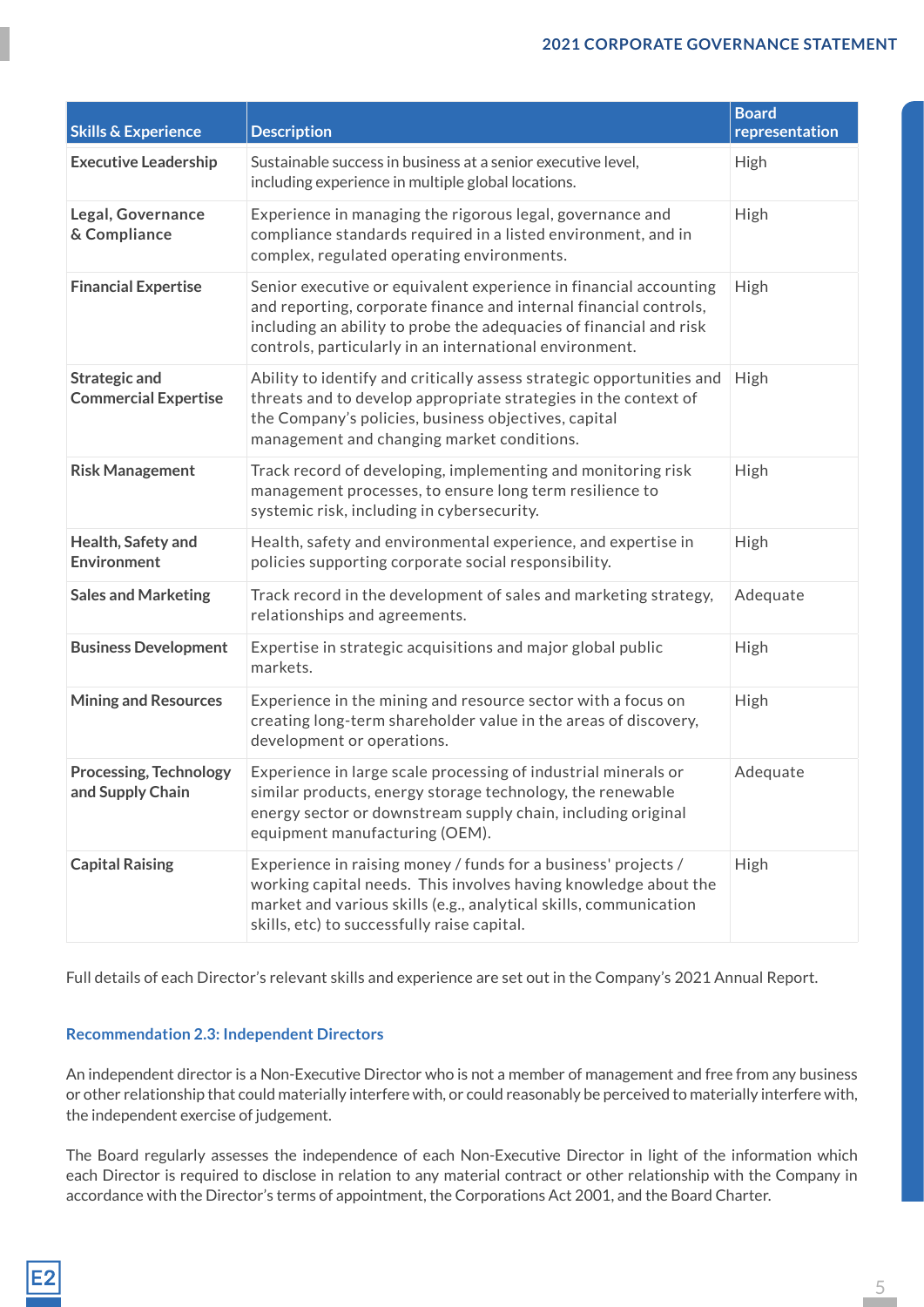When appointing an independent director or reviewing the independence of its Directors, the Board will have regard to the definition of independent director and the factors set out in the Recommendations, in particular the factors relevant to assessing the independence of a director set out in Recommendation 2.3.

The Board has two independent directors, Mr Bradley Evans and Mr Peter Mullens.

Mr Todd Williams is currently considered by the Board to not be independent on the basis that he is engaged in an executive capacity within the Company. Ms Melanie Leydin is also not considered as an independent Director as she provides corporate financial services to the Company through Leydin Freyer Corp Pty Ltd.

The Board has considered the holdings of shares in the Company by the independent Non-Executive Directors and is of the opinion that their interests in shares would not materially interfere with, nor could they be reasonably perceived to interfere with, the independent exercise of their judgement in their position as Directors. The Board also considers that both Mr Evans and Mr Mullens are otherwise free from any business or other relationship that could materially interfere with, or reasonably be perceived to interfere with, the independent exercise of their judgement, and that as Directors, Mr Evans and Mr Mullens are able to fulfil the role of independent Director for the purposes of the ASX Recommendations.

The Board's assessment of each current Director is set out below:

| <b>Name</b>          | <b>Position</b>          | <b>Appointment date</b> | <b>Status</b>   |
|----------------------|--------------------------|-------------------------|-----------------|
| <b>Bradley Evans</b> | Non-Executive Chair      | 22/04/2021              | Independent     |
| <b>Todd Williams</b> | <b>Managing Director</b> | 20/12/2018              | Non-Independent |
| Peter Mullens        | Non-Executive Director   | 13/07/2021              | Independent     |
| Melanie Leydin       | Non-Executive Director & | 28/03/2017              | Non-Independent |
|                      | <b>Company Secretary</b> | 09/11/2006              |                 |

## **Recommendation 2.4: Majority Independence**

As at the date of this Statement, two out of four Directors are deemed independent and the Board does not have a majority of independent Directors. Although the composition of our Board does not comply with Recommendation 2.4, the current Board composition reflects an appropriate balance of skills, expertise, and experience to fulfil its obligations to act in the best interests of the Company and all stakeholders. The Board also considers that there are appropriate safeguards in place including policies and protocols to ensure independent thought and decision making.

The Board recognises that it is desirable for a majority of the Board to be Independent Directors but the Company's current size dictates that this is the most efficient mode of operations at the current time. The Board will review the appointment of further Independent Directors should the Company's size and growth warrant this.

Further information regarding our Directors, including their experience and qualifications, is set out in the Directors' Report of the Company's 2021 Annual Report.

#### **Recommendation 2.5: Board Chair**

Mr Bradley Evans is an independent Non-Executive Director and he has been appointed as Chair on 22 April 2021. The Chair provides leadership to the Board in relation to all Board matters and is responsible for ensuring that the Board meets its responsibilities under the Board Charter. His role is set out in more detail in the Board Charter.

The role of the Chair and Managing Director are exercised by different individuals, being Mr Bradley Evans and Mr Todd Williams, respectively.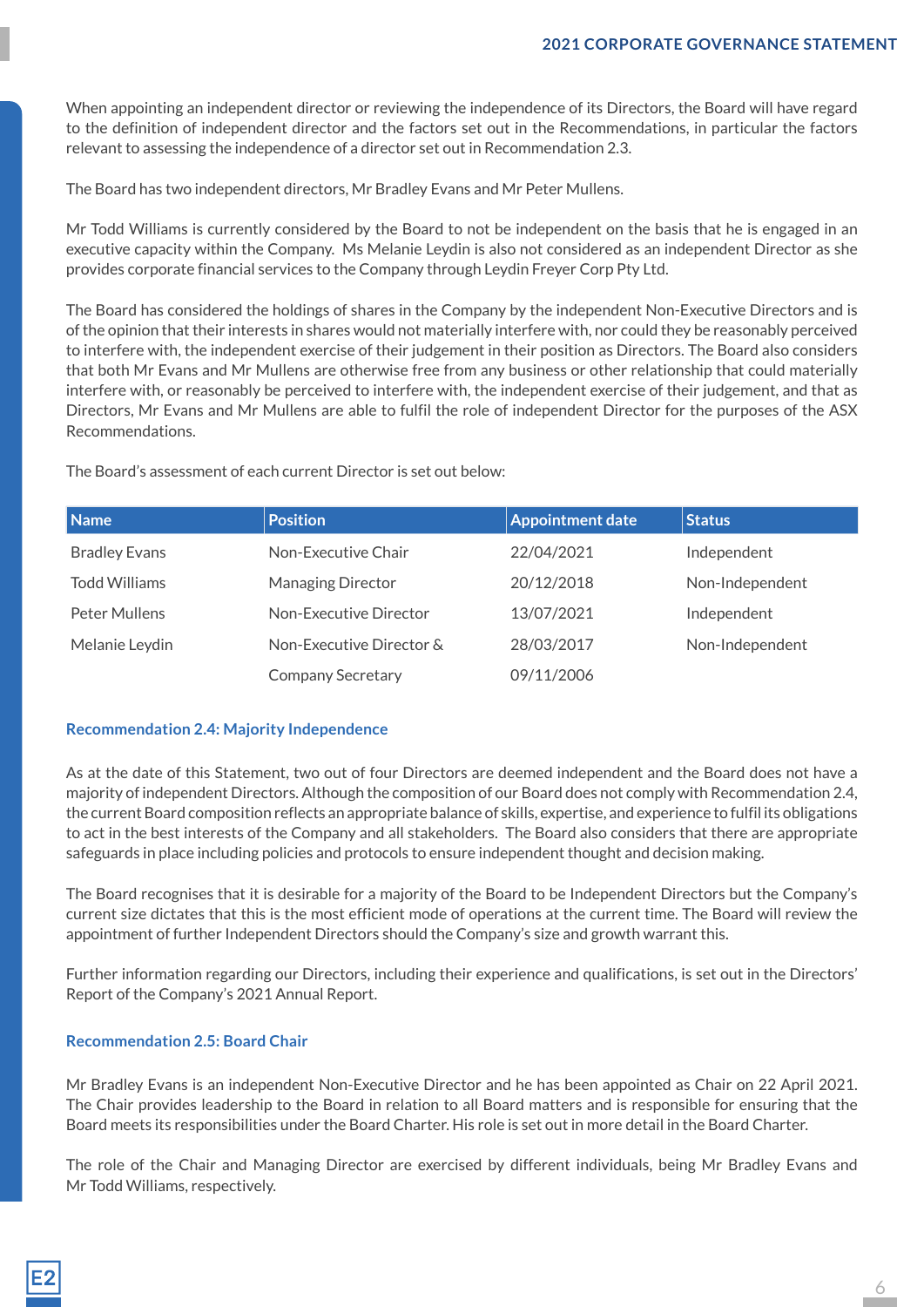7

#### **Recommendation 2.6: Induction, Education and Training**

In accordance with the Company's Board Charter, the Board is responsible for the approval and review of induction and continuing professional development programs and procedures for Directors to ensure that they can effectively discharge their responsibilities. The Company Secretary is responsible for facilitating inductions and professional development.

New Directors are provided with copies of all relevant documents and policies governing the Company's business, operations, and management, at the time of joining the Board. All Directors are provided, as and when required, with ongoing professional development and training opportunities to enable them to develop and maintain their skills and knowledge. Directors are also encouraged to personally undertake appropriate training and refresher courses as appropriate to maintain the skills required to discharge their obligations to the Company.

## **PRINCIPLE 3 – ACT ETHICALLY AND RESPONSIBLY**

#### **Recommendation 3.1: Statement of Values**

The Company's values are the guiding principles and norms that define what type of organisation E2 Metals Limited aspires to be and what it requires from its Directors, employees, and related parties. The Company's core values are outlined below:

- **Courage** to embrace wild ideas and progressive concepts that challenge conventional wisdom. These ideas are uncomfortable and attract scepticism until they do not.
- **Good judgement** to make considered technical and commercial decisions based on imperfect and incomplete information that carries inherent uncertainty and risk.
- **Curiosity** in the scientific process; sharing bold, interesting & experimental ideas and engaging in thoughtful debate.
- **Bias towards action** where every day is an opportunity to action exceptional outcomes, for the organisation and its stakeholders.
- **Accountability** to the workplace culture and the integrity of the Company; where no objective is worth compromising our employees, our reputation or the environment in which we work.

The Managing Director and his executive team are responsible for instilling these values across the organisation.

#### **Recommendation 3.2: Code of Conduct**

The Board recognises the need to observe the highest standards of corporate practice and business conduct.

Accordingly, the Board has adopted a Code of Conduct designed to:

- provide a framework for decisions and actions in relation to ethical conduct in employment;
- support the Company's business reputation and corporate image; and
- make Directors and employees aware of the consequences if they breach the Code of Conduct.

The Code of Conduct can be found on the Company's website at https://e2metals.com.au/corporate-governance/.

The key aspects of this code are to:

- act fairly with honesty and integrity in the best interests of the Company and in the reasonable expectations of shareholders;
- act in accordance with all applicable laws, regulations, and the Company policies and procedures;
- have responsibility and accountability for individuals for reporting and investigating reports of unethical practices;
- act in an appropriate business-like manner when representing the Company in public forums; and
- use the Company's resources and property properly.

The Code of Conduct sets out the Company's policies on various matters including ethical conduct, business conduct, compliance, privacy, and security of information.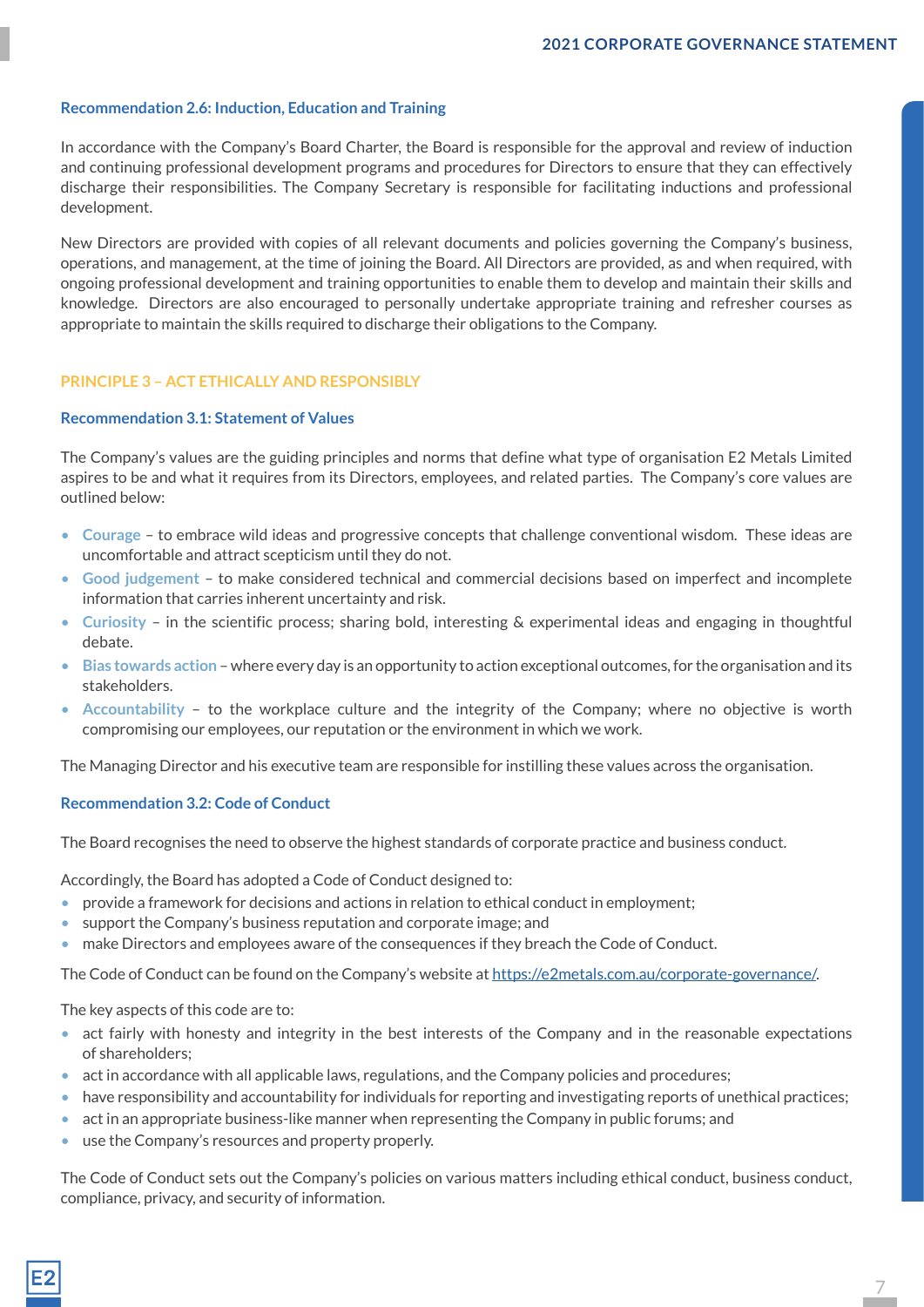## **Recommendation 3.3: Whistleblower Policy**

The Whistleblower Policy demonstrates that the Company is committed to the highest standards of conduct and ethical behaviour in all its business activities. The Company supports a culture of honest and ethical behaviour in ensuring good corporate compliance and governance. The policy sets out, amongst other things, instances of suspected misconduct which can be reported to the internal and external parties and summarises the protections offered to whistleblowers.

Any material breach of the Company's policies, including any breach of the Whistleblower Policy, is raised at each Board Meeting.

The Whistleblower Policy is available on the Company's website at https://e2metals.com.au/corporate-governance/.

## **Recommendation 3.4: Anti-bribery and Corruption Policy**

The Anti-bribery and Corruption Policy demonstrates that the Company is committed to maintain high standards of integrity and accountability in conducting its business. The policy provides a framework of guidelines and principles to encourage ethical behaviour in the conduct of business.

Any material breach of the Company's policies, including any breach of the Anti-bribery and Corruption Policy, is raised, and reviewed at each Board Meeting.

The Anti-bribery and Corruption Policy is available on the Company's website at https://e2metals.com.au/corporategovernance/.

## **PRINCIPLE 4 – SAFEGUARD INTEGRITY IN CORPORATE REPORTING**

#### **Recommendation 4.1: Audit Committee**

The Company's Audit and Risk Committee Charter provides for the establishment of an Audit and Risk Committee (if it is considered that it will benefit the Company), with at least three members, all of whom must be independent Directors, and which must be chaired by an independent Director who is not the Chair of the Board.

The Audit and Risk Committee Charter can be found on the Company's website at https://e2metals.com.au/corporategovernance/.

The Company does not intend to have an Audit and Risk Committee as the Board did not consider the Company would benefit from its establishment. In accordance with the Company's Board Charter, the Board carries out the duties that would ordinarily be carried out by the Audit and Risk Committee under the Audit and Risk Committee Charter, including the following processes to independently verify and safeguard the integrity of its financial reporting, including the processes for the appointment and removal of the external auditor and the rotation of the audit engagement partner:

- the Board devoting time at Board meetings to fulfil the roles and responsibilities associated with maintaining the Company's internal audit function and arrangements with external auditors; and
- all members of the Board are involved in the Company's audit function to ensure the proper maintenance of the entity and the integrity of all financial reporting.

#### **Recommendation 4.2: Assurances**

The Managing Director and Company Secretary provide an annual declaration to the Board prior to the Board's approval of the Company's full year financial results. This process was followed for the 2021 full year financial results, where the Managing Director and Company Secretary provided a declaration to the Board that, in their opinion, the financial records have been properly maintained and that the financial statements complied with the appropriate accounting standards and gave a true and fair view of the financial position and performance of the Group, and their opinion had been formed on the basis of a sound system of risk management and internal control which is operating effectively. On this basis, the 2021 full year financial results were approved by the Board.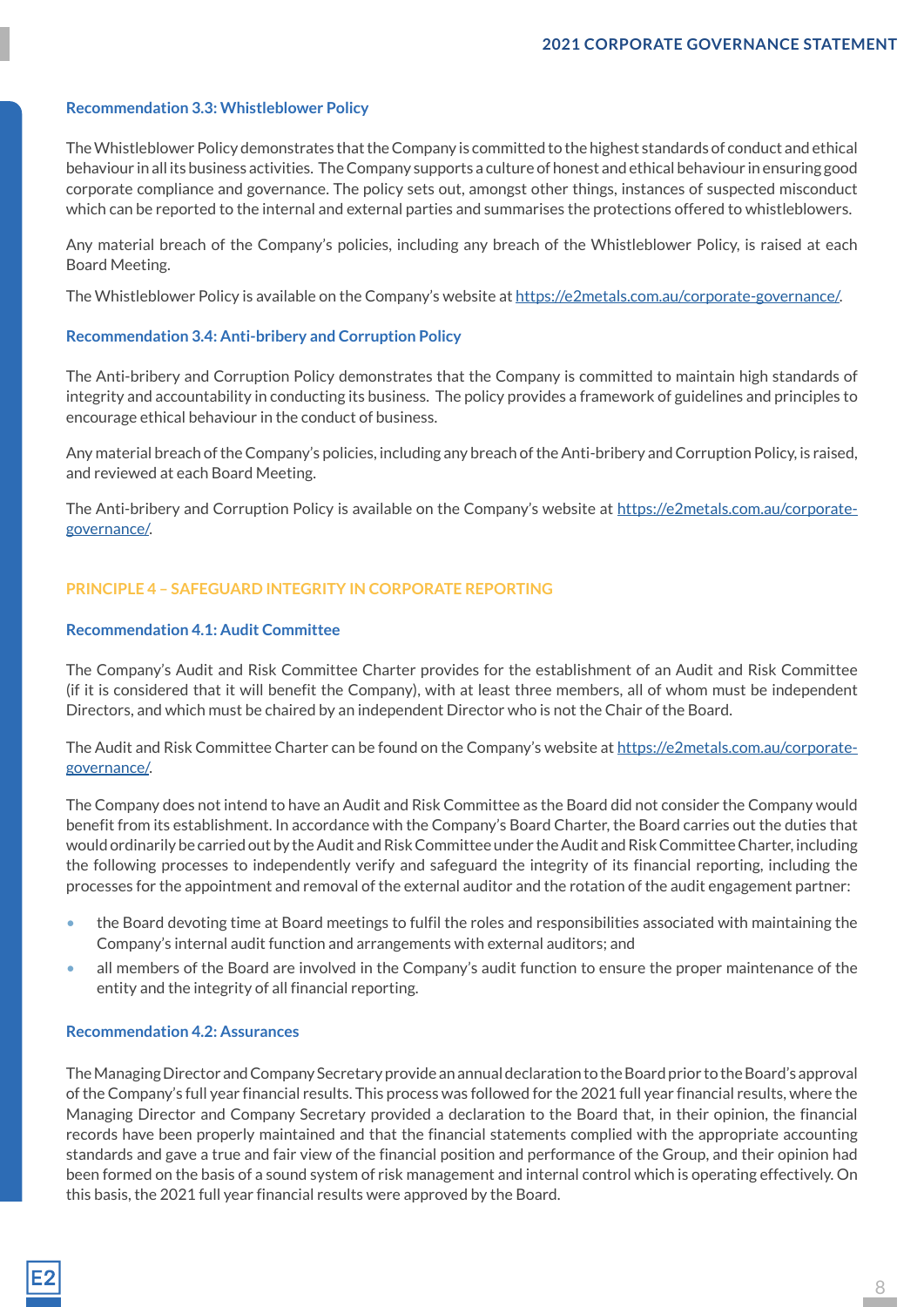## **Recommendation 4.3: Verification of integrity of periodic corporate reports**

The Company's external auditor, William Buck attends the Company's AGM and a representative is available to answer shareholders' questions about the conduct of the audit and the preparation and content of the auditor's report.

William Buck's independence declaration is contained in the Directors' Report in the Company's 2021 Annual Report. The effectiveness, performance and independence of the external auditor is reviewed annually by the Board.

Any periodic corporate report the Company releases to the market that is not audited or reviewed by an external auditor is reviewed and approved by the Board so that it is satisfied the report in question is materially correct, balanced and provides investors with appropriate information to make an informed investment decision. Following review by the Board of Directors the report is formally approved prior to release.

## **PRINCIPLE 5 – MAKE TIMELY AND BALANCED DISCLOSURE**

#### **Recommendation 5.1: Continuous Disclosure Policy**

We are committed to provide information to shareholders and to the market in a manner that is consistent with the meaning and intention of the ASX Listing Rules and the Corporations Act.

To comply with these obligations, the Company has adopted a Continuous Disclosure Policy found on the Company's website https://e2metals.com.au/corporate-governance/. This Continuous Disclosure Policy sets out the key obligations of directors and employees in relation to the Company's continuous disclosure requirements.

The Board has overarching responsibility for compliance with continuous disclosure obligations. Board approval is required for certain key matters (as set out in the Continuous Disclosure Policy) and matters may be referred to the Board for approval by the Managing Director or the Company Secretary.

The Board is committed to the promotion of investor confidence by ensuring that trading in the Company's securities takes place in an efficient, competitive and informed market and in compliance with the Company's Securities Trading Policy. In accordance with continuous disclosure obligations under the ASX Listing Rules, the Company has procedures in place to ensure that price sensitive information is identified, reviewed by management and disclosed to the ASX in a timely manner. The Company's website includes a link to all information disclosed to the ASX.

#### **Recommendation 5.2: Provide Board with copies of all material market announcements**

The Company ensures that its Board receives copies of all material market announcements prior to release to the market, followed by immediate notification of their release on the ASX Market Announcements Platform.

#### **Recommendation 5.3: Investor Presentations**

In accordance with the recommendation, the Company ensures that all substantive presentations are released to the market to enable security holders the opportunity to participate in the presentation.

The Company also maintains a separate investor page on our website to provide shareholders with links to annual and interim reports, ASX announcements, presentations, and other key information.

# **PRINCIPLE 6 – RESPECT THE RIGHTS OF SECURITY HOLDERS**

#### **Recommendation 6.1: Information and Governance**

Information about the Company and its corporate governance policies is available on the Company's website, www.e2metals.com.au.

The Company also maintains a separate investor page on our website to provide shareholders with links to annual and interim reports, ASX announcements, presentations, and other key information.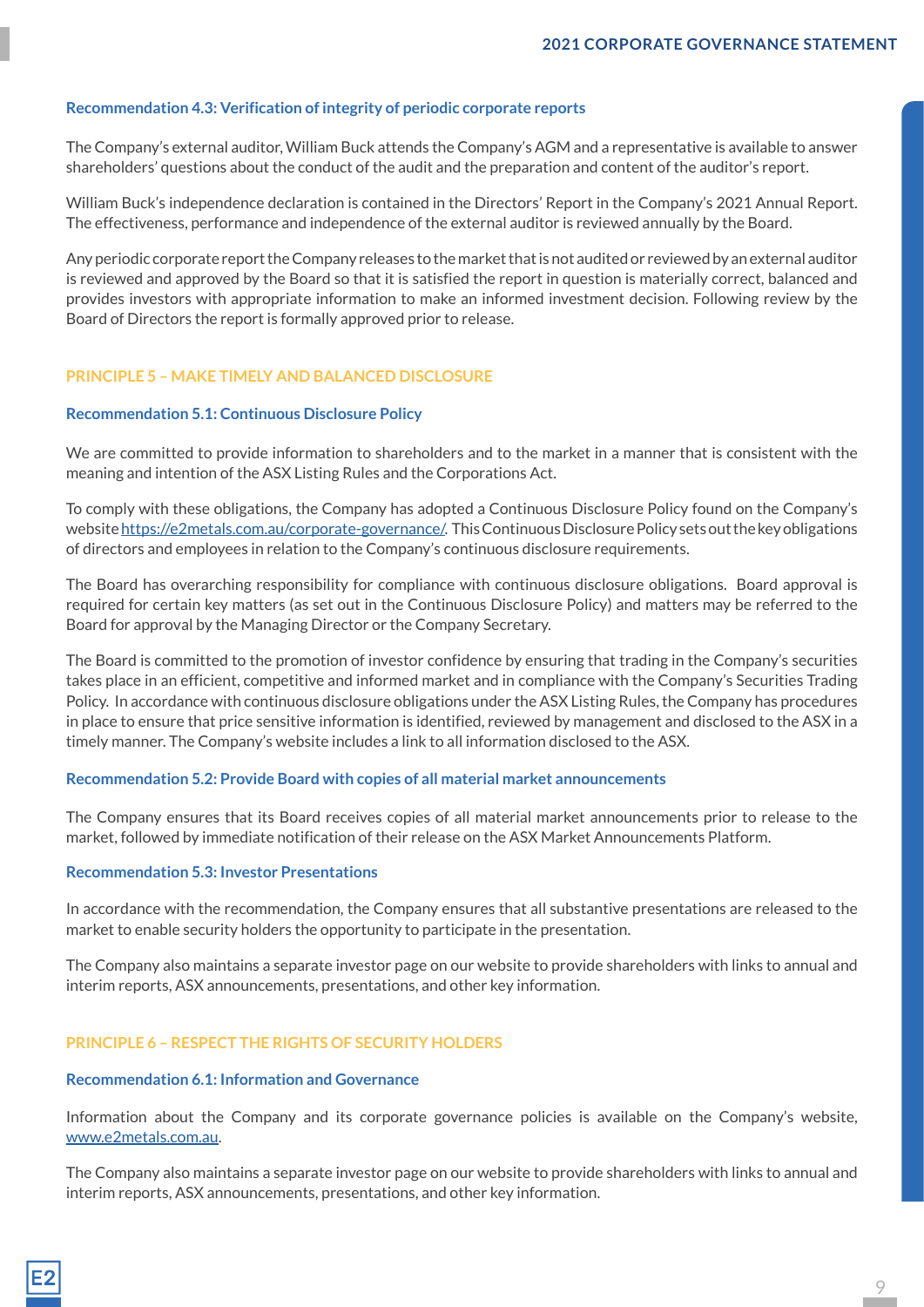## **Recommendation 6.2: Investor Relations**

We endeavour to communicate with shareholders and other stakeholders in an open, regular, and timely manner so that the market has sufficient information to make informed investment decisions. The Company has adopted a Shareholder Communications Strategy which aims to promote and facilitate effective two-way communication with investors and outlines a range of ways in which information is communicated to shareholders.

Through its shareholder communications, the Company aims to provide information that will allow existing shareholders, potential shareholders, and financial analysts to make informed decisions about the Company's intrinsic value and meet its obligations under the ASX's continuous disclosure regime.

The Company's investor relations program includes:

- issuing regular written shareholder communications such as quarterly financial reporting and an Annual Report to address the Company's strategy and performance;
- sending and receiving shareholder communications electronically;
- maintaining the Board and corporate governance and investor sections on the Company's website including posting all announcements after they have been disclosed to the market;
- promoting two-way interaction with shareholders, by supporting shareholder participation at general meetings including encouraging shareholders to send their questions to the Company prior to the annual general meeting and responding to their questions and feedback; and
- ensuring that continuous disclosure obligations are understood and complied with throughout the Company.

The Company's Shareholder Communication Policy regarding which information is communicated to shareholders can be found on the Company's website at https://e2metals.com.au/corporate-governance/.

## **Recommendation 6.3: Shareholder Meeting Participation**

Shareholders are forwarded the Company's Annual Report, if requested (it is otherwise made available on the Company's website), and documents relating to each general meeting, being the notice of meeting, any explanatory statement and a proxy form, and shareholders are invited to attend these meetings.

The Board regards each general meeting as an important opportunity to communicate with shareholders and it provides a key forum for shareholders to ask questions about the Company, its strategy and performance. At shareholder meetings, the Company provides an opportunity for shareholders and other stakeholders to hear from and put questions to the Board, management and if applicable the Company's external auditor.

## **Recommendation 6.4: All substantive resolutions at a security holder meeting are decided by poll**

In order to ascertain the true will of E2 Metals Limited's security holders attending and voting at its security holder meetings, whether they attend in person, electronically or by proxy or other representative, the Company will conduct the voting procedure by a poll.

#### **Recommendation 6.5: Electronic Communication with Shareholders**

Shareholders are encouraged to take advantage of the benefits of electronic communications by electing to receive communication from the Company and its share registry electronically. Shareholders can also send their communications to the Company on its website https://e2metals.com.au/contact/. Shareholders may also send their communications to the share registry electronically through one of its means of communication available on https://www.linkmarketservices.com.au/corporate/contact-us.html.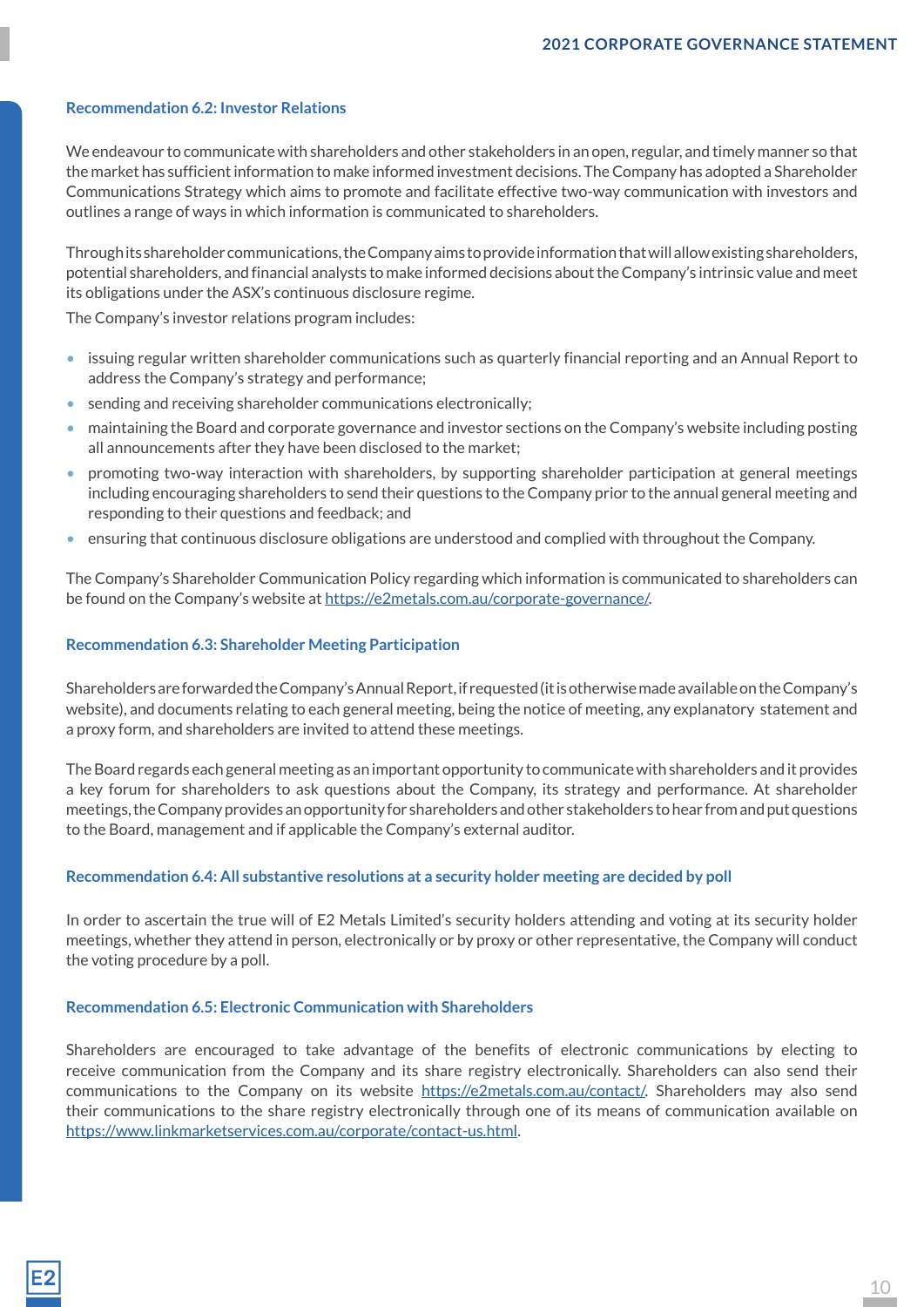## **PRINCIPLE 7 – RECOGNISE AND MANAGE RISK**

## **Recommendation 7.1: Risk Committee**

The Company's Audit and Risk Committee Charter provides for the establishment of an Audit and Risk Committee (if it is considered it will benefit the Company), with at least three members, all of whom must be independent Directors, and which must be chaired by an independent Director who is not the Chair of the Board.

The Audit and Risk Committee Charter can be found on our website at https://e2metals.com.au/corporate-governance/.

The Company does not intend to have an Audit and Risk Committee as the Board did not consider the Company would benefit from its establishment. In accordance with the Company's Board Charter, the Board carries out the duties that would ordinarily be carried out by the Audit and Risk Committee under the Audit and Risk Committee Charter, including the Board devoting time at Board meetings to fulfil the roles and responsibilities associated with overseeing risk and maintaining the Company's risk management framework and associated internal compliance and control procedures.

## **Recommendation 7.2: Risk Management Framework**

The Company's risk management framework is supported by the Board of Directors and by Management. The Board is responsible for approving and reviewing the Company's risk management strategy and policy. The Managing Director is responsible for monitoring and ensuring that appropriate processes and controls are in place to manage risk effectively and efficiently. The Managing Director is also responsible for monitoring compliance with and the effectiveness of risk management systems and controls at a divisional level including financial and non-financial risks. The Managing Director regularly reports to the Board on the adequacy of the risk management systems, processes, and key matters for consideration.

The Board has adopted a risk management summary which sets out the Company's system of risk oversight, management of material business risks and internal control. The Company's risk management framework including risk profile and risk registers are reviewed on a periodic basis, and a review was undertaken by the Board during this past financial year.

## **Recommendation 7.3: Internal Audit**

The Company did not have an internal audit function for the past financial year. Due to the size of the Company, the Board does not consider it necessary to have an internal audit function.

The Company employs the following process for evaluating and continually improving the effectiveness of its risk management and internal control processes:

- the Board monitors the need for an internal audit function having regard to the size, location and complexity of the Company's operations;
- the Board periodically undertakes an internal review of financial systems and processes where systems are considered to require improvement these are developed; and
- the Board reviews risk management and internal compliance procedures at each Board meeting and will monitor the quality of the accounting function.

#### **Recommendation 7.4: Economic, Environmental and Social Risk**

The Company is not subject to any particular or significant single economic, environmental and social risk. The Company is subject to a range of general economic risks, including macro-economic risks, government policy, general business conditions and many other factors.